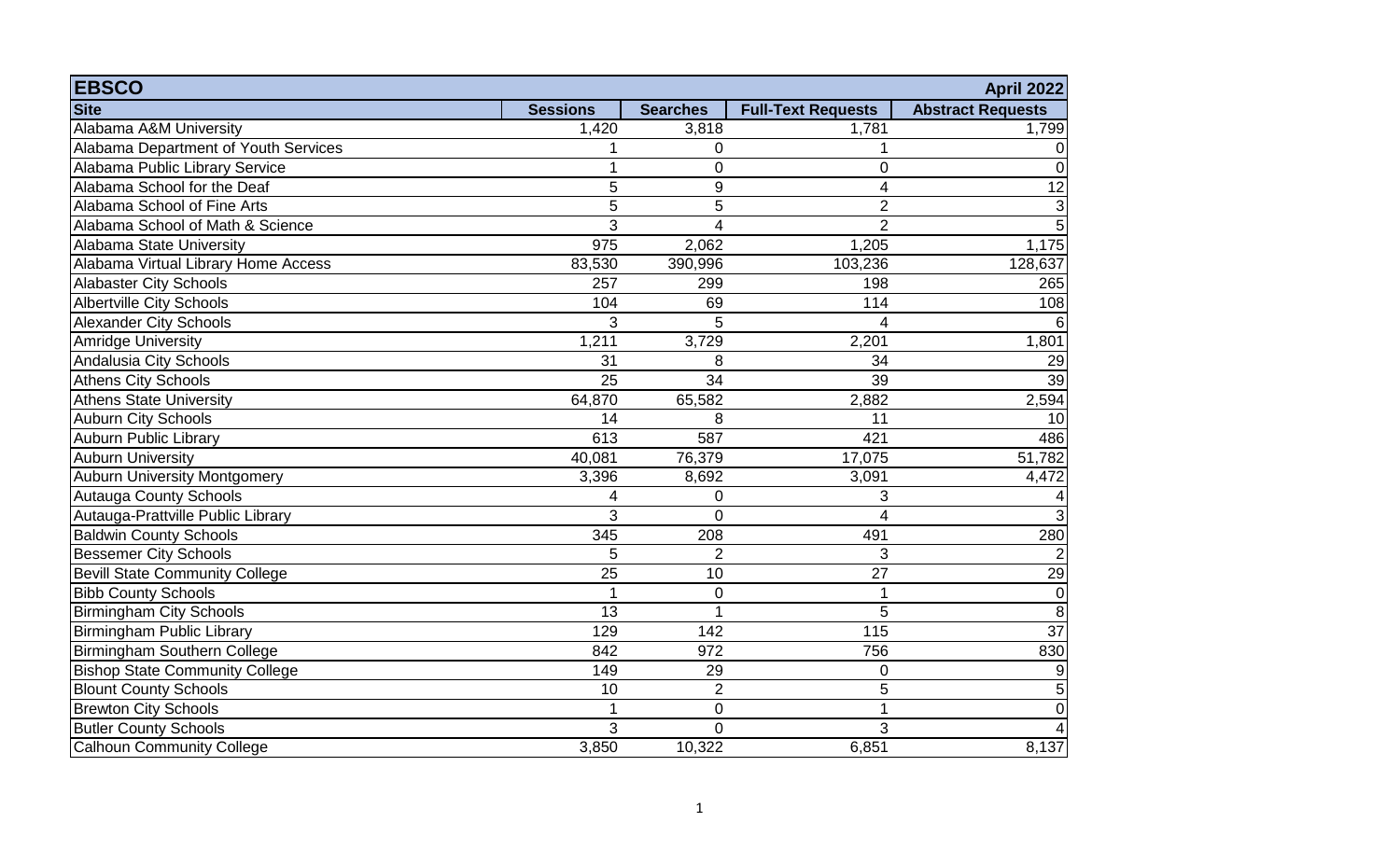| <b>Site</b>                                          | <b>Sessions</b> | <b>Searches</b> | <b>Full-Text Requests</b> | <b>Abstract Requests</b> |
|------------------------------------------------------|-----------------|-----------------|---------------------------|--------------------------|
| <b>Calhoun County Schools</b>                        | 7               | 3               |                           |                          |
| <b>Central Alabama Community College</b>             | 10              | 4               | 16                        | $\overline{12}$          |
| <b>Chambers County Library</b>                       | 1               | 0               | 0                         | 0                        |
| <b>Chambers County Schools</b>                       | $\overline{0}$  | $\mathbf 1$     | 0                         | 0                        |
| Chattahoochee Valley State Community College         | 10              | 14              | 4                         | 6                        |
| Chelsea Public Library                               | 85              | 84              | 46                        | $\overline{2}$           |
| <b>Chilton County Schools</b>                        | 26              | 60              | 37                        | $\overline{34}$          |
| <b>Clarke County Schools</b>                         | $\overline{2}$  | $\overline{0}$  | $\overline{2}$            | $\overline{2}$           |
| Coastal Alabama Community College                    | 1,934           | 2,853           | 1,217                     | 1,611                    |
| <b>Coffee County Schools</b>                         | $\overline{2}$  | 0               | 0                         |                          |
| <b>Colbert County Schools</b>                        | 39              | 33              | 49                        | 43                       |
| <b>Conecuh County Schools</b>                        | 1               | $\mathbf 0$     |                           | 0                        |
| <b>Coosa County Schools</b>                          | 1               | $\mathbf 0$     | $\overline{0}$            | $\overline{0}$           |
| <b>Covington County Schools</b>                      | 12              | 1               | 12                        | 10                       |
| <b>Crenshaw County Schools</b>                       | 1               | $\mathbf 0$     | 0                         | $\mathbf 0$              |
| <b>Cullman County Schools</b>                        | 14              | $\overline{17}$ | 10                        | 10                       |
| <b>Dale County Schools</b>                           | 56              | 57              | 70                        | 56                       |
| Dauphin Island Sea Lab                               | $\overline{2}$  | $\mathbf 0$     | 1                         | $\overline{0}$           |
| <b>Decatur City Schools</b>                          | $\overline{1}$  | $\mathbf 0$     | 0                         | 0                        |
| <b>Decatur Public Library</b>                        | 1               | $\overline{0}$  | 0                         | $\overline{0}$           |
| <b>Dekalb County Schools</b>                         | 47              | 63              | 113                       | 117                      |
| <b>Drake State Community &amp; Technical College</b> | 43              | 81              | 58                        | 38                       |
| <b>Enterprise City Schools</b>                       | 27              | 37              | 24                        | 22                       |
| <b>Enterprise Public Library</b>                     | $\mathbf{1}$    | $\mathbf 0$     |                           | $\overline{0}$           |
| <b>Enterprise State Community College</b>            | $\overline{32}$ | $\overline{7}$  | 26                        | $\overline{31}$          |
| Eufaula Carnegie Public Library                      | 3               | $\pmb{0}$       |                           | 4                        |
| <b>Eufaula City Schools</b>                          | $\overline{4}$  | 5               | 17                        | 30                       |
| <b>Fairfield City Schools</b>                        | $\overline{2}$  | 1               | $\mathbf 0$               | $\mathbf 0$              |
| Fairhope Public Library                              | $\overline{4}$  | 1               | $\Omega$                  | $\Omega$                 |
| <b>Faulkner University</b>                           | 2,644           | 4,761           | 2,568                     | 2,745                    |
| <b>Fayette County Schools</b>                        | 5               | $\overline{2}$  | $\overline{2}$            |                          |
| <b>Florence City Schools</b>                         | 10              | 16              | 10                        | 12                       |
| Florence-Lauderdale Public Library                   | $9\,$           | $\mathbf{1}$    | 3                         | $\overline{0}$           |
| Fort Payne City Schools                              | 16              | $\overline{7}$  | 8                         | $\overline{12}$          |
| <b>Franklin County Schools</b>                       | $\overline{7}$  | 3               | 18                        | 17                       |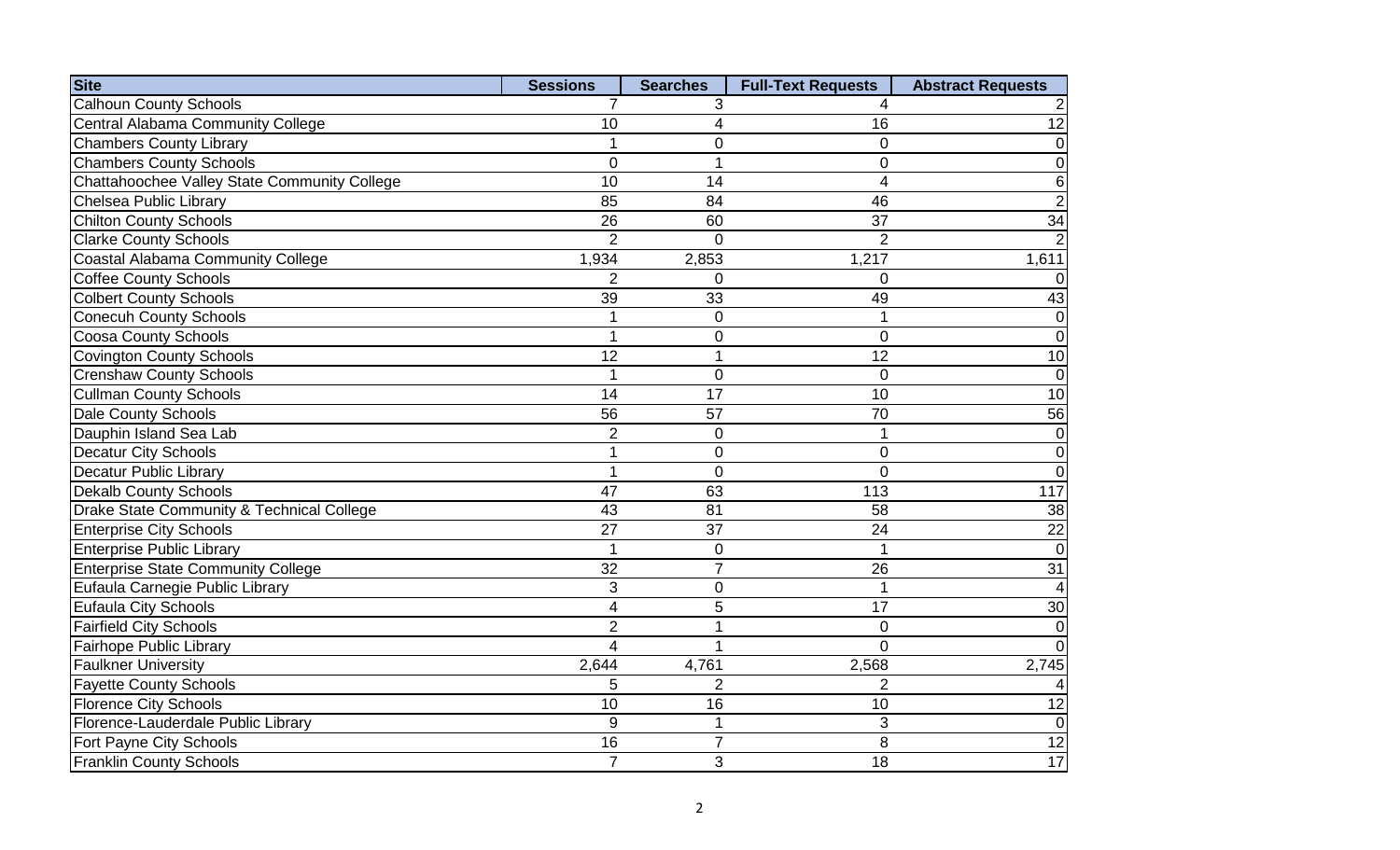| <b>Site</b>                                 | <b>Sessions</b>  | <b>Searches</b> | <b>Full-Text Requests</b> | <b>Abstract Requests</b> |
|---------------------------------------------|------------------|-----------------|---------------------------|--------------------------|
| <b>Gadsden City Schools</b>                 | 19               | 14              | 18                        |                          |
| <b>Gadsden State Community College</b>      | 859              | 2,273           | 1,376                     | 1,624                    |
| <b>Geneva City Schools</b>                  |                  | 0               | 3                         |                          |
| <b>Geneva County Schools</b>                | $\overline{2}$   | 1               | $\overline{0}$            | $\overline{0}$           |
| <b>Gulf Shores City Schools</b>             | $\overline{1}$   | $\Omega$        | 0                         | $\overline{0}$           |
| <b>Harrison Regional Library</b>            | 26               | 59              |                           | 84                       |
| <b>Hartselle City Schools</b>               |                  | 1               | $\overline{0}$            | $\Omega$                 |
| <b>Henry County Schools</b>                 | $\overline{1}$   | $\overline{0}$  |                           |                          |
| <b>Highlands College</b>                    | 660              | 2,293           | 1,166                     | 1,422                    |
| <b>Homewood City Schools</b>                | $\overline{2}$   | $\Omega$        |                           | $\Omega$                 |
| <b>Homewood Public Library</b>              | 236              | 259             | 158                       | 10                       |
| <b>Hoover City Schools</b>                  | 27               | 52              | 54                        | 79                       |
| <b>Hoover Public Library</b>                | 121              | 330             | 167                       | 284                      |
| <b>Houston County Schools</b>               | $\overline{21}$  |                 | 9                         | $\overline{20}$          |
| Huntingdon College                          | 2,737            | 3,713           | 1,161                     | 1,578                    |
| <b>Huntsville City Schools</b>              | 97               | 55              | 95                        | 83                       |
| Huntsville-Madison County Public Library    | 73               | 94              | $\mathbf 0$               | 427                      |
| Irondale Public Library                     | $\overline{11}$  | 14              | 4                         |                          |
| Jacksonville State University               | 11,621           | 22,636          | 7,255                     | 14,281                   |
| Jasper City Schools                         | 25               | 35              | 31                        | 33                       |
| Jasper Public Library                       | 1,812            | 43,488          | 40                        | $\Omega$                 |
| Jefferson County Library Cooperative        | $\overline{52}$  | 200             | 127                       | 58                       |
| Jefferson County Schools                    | $\overline{132}$ | 80              | 143                       | 133                      |
| Jefferson State Community College           | 5,939            | 13,624          | 7,895                     | 9,216                    |
| <b>Lamar County Schools</b>                 | 5                | $\overline{7}$  | 4                         | 6                        |
| <b>Lanett City Schools</b>                  | 3                | 9               |                           | $\overline{2}$           |
| <b>Lauderdale County Schools</b>            | $\overline{54}$  | 91              | 48                        | $\overline{53}$          |
| <b>Lawrence County Schools</b>              | $\overline{4}$   | $\mathbf 1$     | $\overline{0}$            | $\overline{0}$           |
| Lawson State Community College - Bessemer   | $\overline{18}$  | 38              | $\overline{45}$           | $\overline{41}$          |
| Lawson State Community College - Birmingham | 381              | 716             | 432                       | 555                      |
| Lee County Schools                          | 5                | 4               | 4                         | 11                       |
| <b>Leeds Public Library</b>                 | $\mathbf{1}$     | $\overline{2}$  | $\Omega$                  | $\overline{0}$           |
| <b>Library Management Network</b>           | 38               | $\mathbf 0$     | 10                        | $\overline{38}$          |
| <b>Limestone County Schools</b>             | 8                | 21              | 17                        | 18                       |
| <b>Macon County Schools</b>                 | 8                | $\mathbf 0$     | $\boldsymbol{9}$          | $\bf{8}$                 |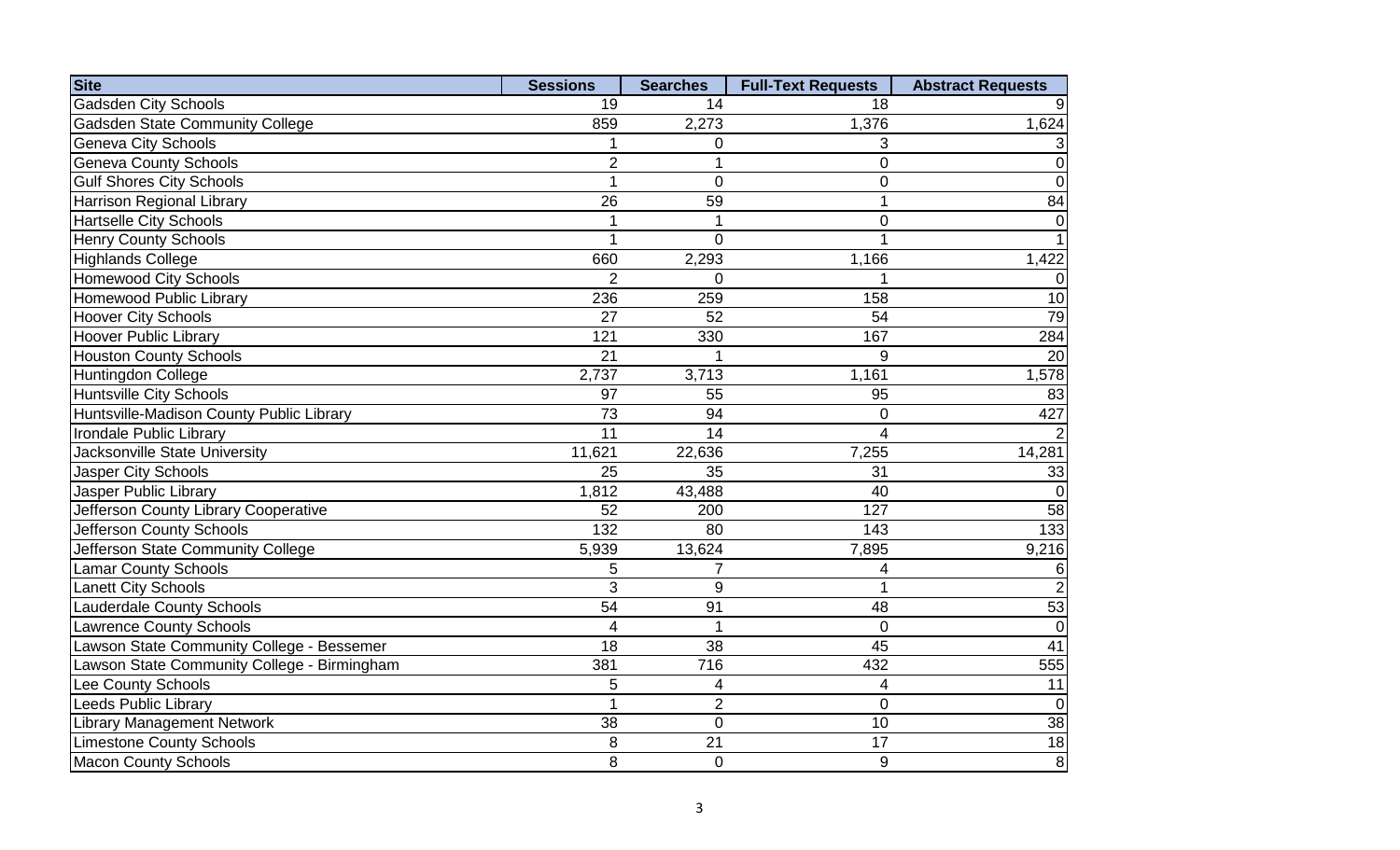| <b>Site</b>                           | <b>Sessions</b> | <b>Searches</b>  | <b>Full-Text Requests</b> | <b>Abstract Requests</b> |
|---------------------------------------|-----------------|------------------|---------------------------|--------------------------|
| <b>Madison City Schools</b>           | 265             | 55               | 146                       | 247                      |
| <b>Marion County Schools</b>          | 20              | 4                | 11                        | 12                       |
| <b>Midfield City Schools</b>          |                 | $\Omega$         | $\Omega$                  |                          |
| Miles College                         | 61              | 105              | 88                        | 181                      |
| <b>Mobile County Schools</b>          | 195             | 161              | 141                       | 157                      |
| <b>Mobile Public Library</b>          | 23,793          | 27,362           | 84,570                    | 156,634                  |
| Montgomery City-County Public Library | 119             | 176              | 88                        | 58                       |
| Moorer Branch Library                 | 13              | 13               | 22                        |                          |
| <b>Morgan County Schools</b>          | 20              | 5                | 9                         | 21                       |
| Mount Laurel Library                  | $\overline{4}$  | $\overline{1}$   | $\overline{0}$            | $\Omega$                 |
| Muscle Shoals City Schools            | 16              | 10               | 13                        | 11                       |
| Muscle Shoals Public Library          | 9               | 5                | 10                        | $\overline{0}$           |
| North Shelby Library                  |                 | 3                | $\Omega$                  | $\Omega$                 |
| Northeast Alabama Community College   | 1,148           | 2,991            | 1,258                     | 1,936                    |
| Northwest Shoals Community College    | 5               | $\overline{0}$   | 3                         |                          |
| Oakwood University                    | 68              | 570              | 157                       | 283                      |
| O'Neal Public Library                 | 178             | 158              | 273                       | 9                        |
| Oneonta City Schools                  | 136             | 17               | 124                       | 135                      |
| <b>Opelika City Schools</b>           | $\overline{7}$  | $\overline{7}$   | 4                         |                          |
| <b>Oxford City Schools</b>            | 94              | 92               | 66                        | 95                       |
| <b>Ozark City Schools</b>             | 8               | 9                | $\overline{7}$            | 5                        |
| Pelham City Schools                   | 11              | 42               | 9                         | 8                        |
| Pelham Public Library                 | $\overline{4}$  | $\overline{1}$   | 5                         | 3                        |
| Pell City Schools                     | 32              | 46               | 11                        | 18                       |
| <b>Pike County Schools</b>            | $\overline{2}$  | $\boldsymbol{0}$ | $\overline{2}$            | $\overline{2}$           |
| <b>Pike Road City Schools</b>         | $\overline{2}$  | $\overline{2}$   | 3                         | 3                        |
| <b>Randolph County Schools</b>        | 3               | 8                | 8                         | 8                        |
| Reid State Technical College          | $\mathbf{1}$    | $\overline{0}$   | $\overline{0}$            | $\overline{0}$           |
| <b>Russell County Schools</b>         | $\overline{2}$  | $\overline{0}$   | 1                         | $\overline{2}$           |
| <b>Russellville City Schools</b>      | 20              | 52               | 21                        | $\overline{23}$          |
| <b>Samford University</b>             | 22,459          | 32,821           | 12,232                    | 33,320                   |
| <b>Saraland City Schools</b>          | 22              | $\overline{7}$   | 22                        | 26                       |
| <b>Saraland Public Library</b>        | 6               | 6                | $\overline{7}$            | $\overline{0}$           |
| Scottsboro City Schools               | 3               | $\overline{0}$   | $\overline{7}$            |                          |
| <b>Shelby County Schools</b>          | 39              | 64               | 48                        | 25                       |